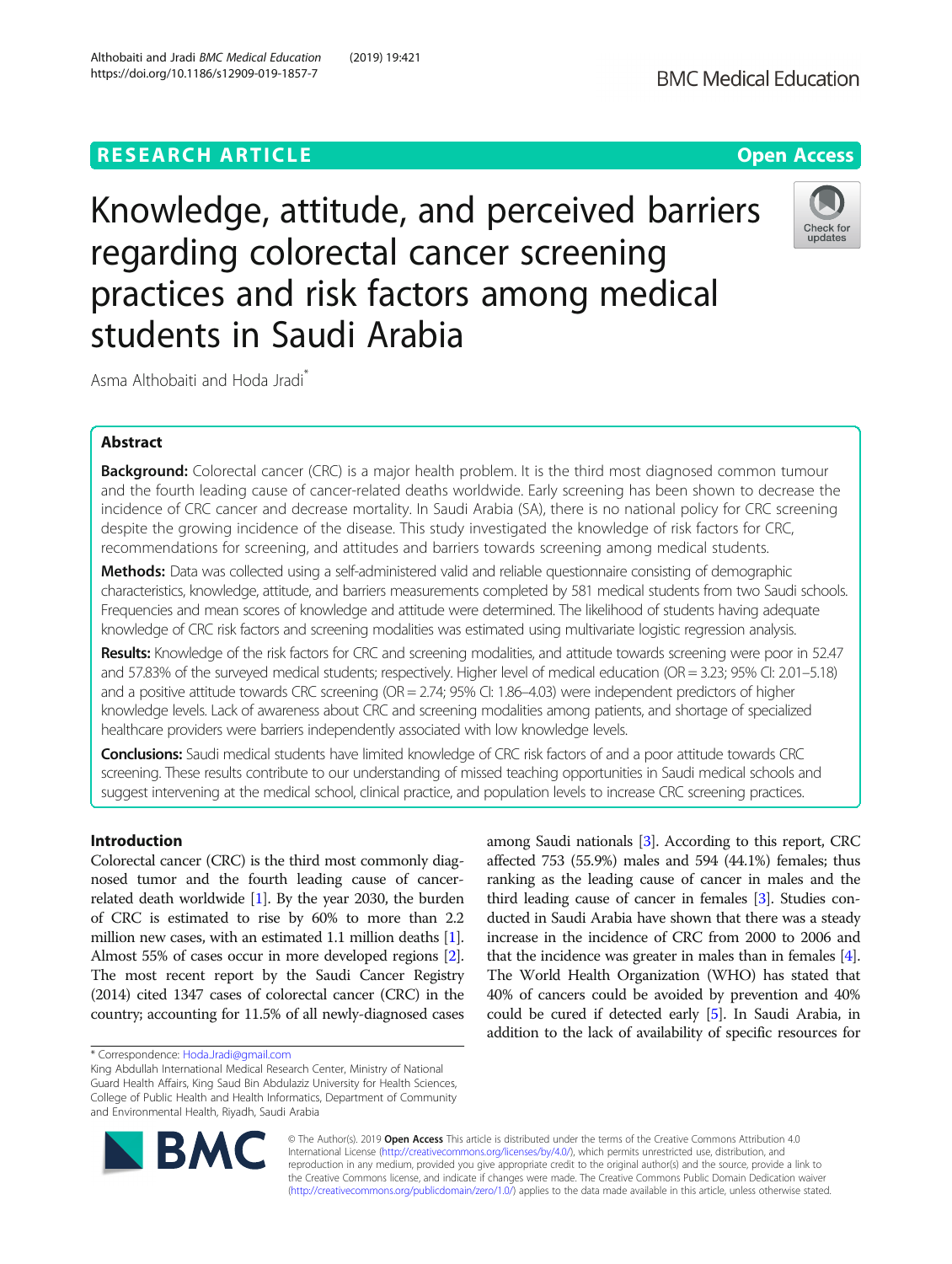the diagnosis of CRC, there is no documentation relating to consistent and organized screening programs at the national level [\[6](#page-7-0)]. Moreover, the knowledge of the population is less than that required to encourage the spread of screening behavior [\[7](#page-7-0)–[9](#page-7-0)]. Optimal screening strategies for CRC include the annual use of fecal immunochemical testing (FIT), flexible sigmoidoscopy every ten years with an annual FIT test, or a colonoscopy every ten years [\[10](#page-7-0)]. These strategies will result in a gradual increase in the number of years with a good quality of life, but will also increase the need for more colonoscopies to be performed at the society level [\[10\]](#page-7-0).

Age has been established as a main factor underlying the incidence of CRC; the likelihood of colorectal cancer diagnosis increases after the age of 40 and rises sharply after the age of 50 [\[11](#page-7-0)]. In addition, several other factors have been implicated as risk factors for CRC, including genetic or familial polyposis, alcohol, smoking and ulcerative colitis [\[12\]](#page-7-0). Colorectal cancer prevention strategies involve screening practices in the primary healthcare setting where the early diagnosis of chronic illnesses and cancers is mainly made by primary health care physicians (PHPs) [\[13\]](#page-7-0). However, in Saudi Arabia, there is excessive reliance on treatment approaches and a general disregard towards prevention and early detection [[13](#page-7-0)]. Recommended interventions with which to promote prevention and early detection involve enhancement of the present medical education, starting at the academic degree level  $[14]$ . Information relating to the deficit in knowledge among medical students could help teachers to develop better teaching strategies and learning outcomes [[15](#page-7-0)]. Medical educators have indicated the importance of cancer prevention in the medical school curriculum because it can result in long-term retained knowledge, positive self-reported attitudes and beliefs, and an intent to apply prevention in future practice [[16](#page-7-0)]. This study, therefore aimed to assess the level of knowledge of CRC risk factors and related screening modalities, attitude towards screening, and barriers regarding CRC screening practices among medical students in Saudi Arabia.

# Methods

### Data collection and sampling

Knowledge of CRC risk factors and screening modalities, attitude towards screening, and barriers associated with screening were investigated in a sample of medical students in years 4 to 6 in two medical schools in the cities of Makkah and Jeddah, Saudi Arabia. The data were collected at the beginning of the school 2018–2019 year (from August to November) using a self-administered questionnaire. The questionnaire was written in English, and all questions were adopted from established measures that have been proven to be valid and reliable for the same purpose in a similar group [[16](#page-7-0)–[18\]](#page-7-0). The clarity of the questions was checked by administering the survey to a group of 10 medical students from different colleges that were not included in the sample. No major modifications were suggested. The reliability of the instrument was checked by administering the questionnaire twice to the same group of students  $(n = 20)$  with a one-week interval in-between. There was a 98% agreement between the two questionnaires. Sampling was purposeful and included all medical students who gave consent to participate from the designated years of medical education (years 4, 5 and 6) that were present at the time of data collection. Students were recruited from the advanced years of medical education because those in the earlier years are still learning the basic sciences and are less likely to focus on clinical practices. A total of 964 medical students were asked to participate in the study after explaining its purpose, and 581 gave consent to be included in the study (a response rate of 60.27%). All procedures performed in this study were in accordance with the ethical standards of the institutional research committee and with the 1964 Declaration of Helsinki and its later amendments or comparable ethical standards. The study was approved by the Institutional Review Board at King Abdulaziz University for Health Sciences located at King Abdullah International Medical Research Center (Reference: SP 18\066\R).

### The instrument

Demographic characteristics of the students such age, gender, and medical school year were collected. Knowledge relating to colorectal cancer screening tests was assessed by several questions regarding the efficacy of various recommended cancer screening methods (fecal occult blood test, flexible sigmoidoscopy, colonoscopy and double contrast barium enema). This section listed seven screening methods and asked the students to indicate whether they knew if they were very 'effective', 'somewhat effective', 'not effective' or 'did not know'. The second section contained questions regarding the risk factors for colorectal cancer. This was accomplished by asking students to choose from a list of potential risk factors. The possible range of scores for knowledge was between 0 and 19. The scores were converted into percentages, and the obtained percentage scores were reported in terms of two categories: a high level of knowledge (≥11; a cut-off value of  $≥50\%$  correct response score) or a low level of knowledge  $\left($  < 11; a cut-off value of < 50% correct response). The chosen cut-off value of was based on the mean and median value of approximately 11 for the knowledge score among this group of medical students. The questionnaire also included inquiries related to their personal attitude regarding CRC screening and perceived barriers to patients receiving CRC screening. These items were designed with a stem that included 5 statements (e.g., attitude statement – I would pay for colorectal cancer screening if my health insurance did not cover the cost) and responses ranged from 'strongly agree'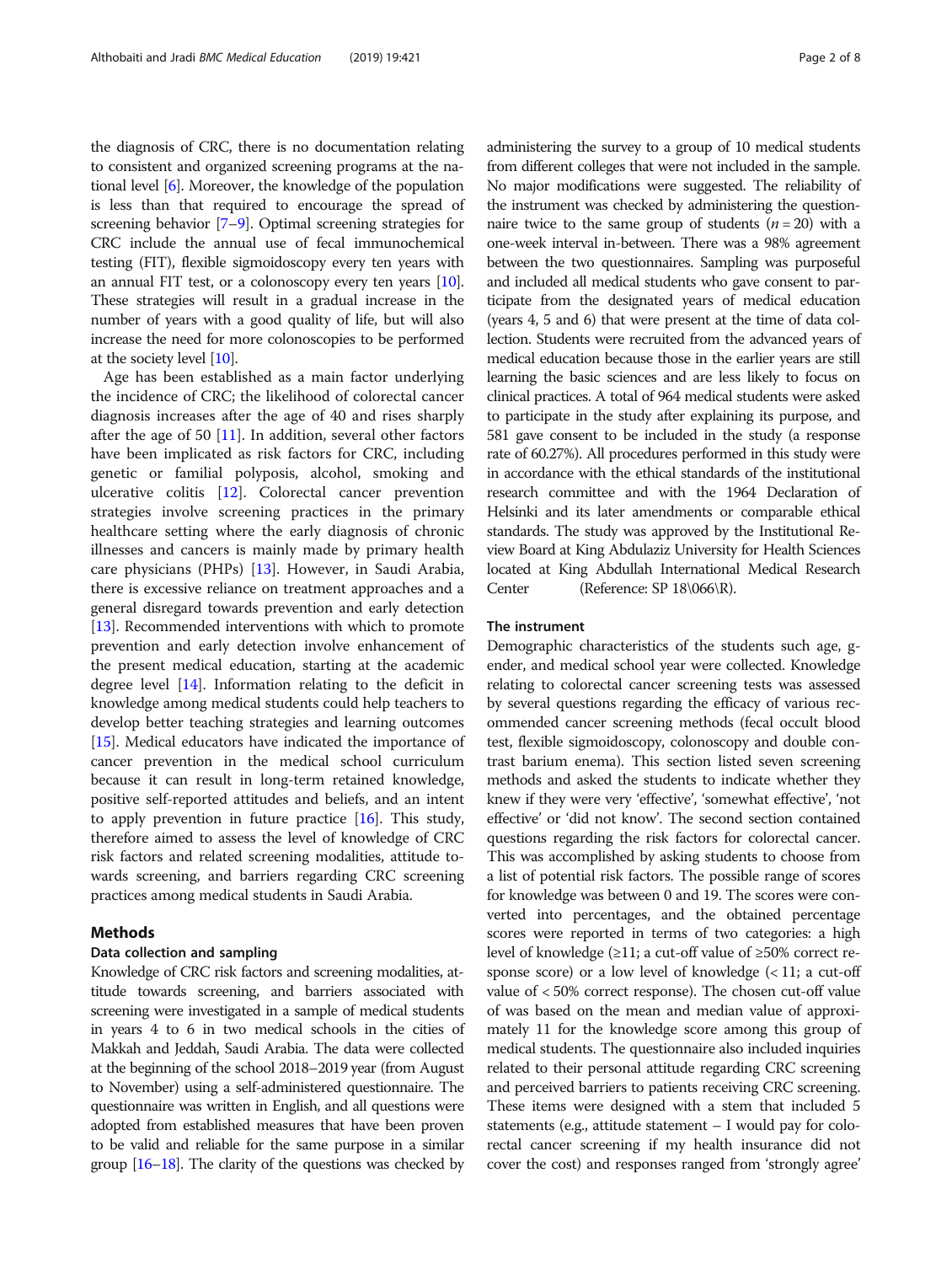to 'strongly disagree'; with a possible range of scores for attitude between 0 and 10. The scores were converted into percentages, and the obtained percentage scores were reported in terms of two categories: a good attitude  $(\geq 5)$  or a poor attitude (< 5) based on the average attitude score of approximately 5 in this population of medical students. The questions regarding patient and health system barriers were approached in the same manner with 12 statements; with 7 of them being patient-related barriers and 5 of them being health system related barriers (e.g., patient barrier – patient fear of finding cancer; system barrier – lack of knowledge about colorectal cancer guidelines). Response choices were 'major barrier', 'minor barrier' or 'not a barrier'.

The age of the participants was grouped into three categories: < 22 years, 22–23 years and > 23 years of age. Medical school years were categorized into three classes: 4th, 5th and 6th year.

### Statistical analysis

Analyses were performed using STATA statistical software (version 14; College Station, TX, USA). Descriptive statistics, as means and frequencies, were calculated for all study variables where applicable. Differences in the categories of reported knowledge across study variables (demographic characteristics, attitude and barriers) were assessed. The chi-square test for categorical variables was used to identify significant differences in the parameters.

Multivariate logistic regressions analyses were performed with reported knowledge as the dependent variable to examine the simultaneous effects of the studied factors on the likelihood of high knowledge versus low knowledge. The odds ratios and 95% confidence intervals of a high level of knowledge compared to a low level of knowledge were calculated for a range of study variables. First, all demographic variables that showed significance in the bivariate analysis were entered into the logistic model. Stepwise backward elimination of non-significant variables was then applied (significance level set at  $p <$ 0.05).

## Results

### Characteristics of the participating medical students

A total of 581 students participated in this study. Detailed demographic characteristics of the study cohort are shown in Table 1. The majority (52.07%) of the students were females and mostly (48.36%) between the ages of 22 and 23 years. More than half (62.48%) of the sample were from Makkah while only 37.52% were from Jeddah. The highest proportion (37.07%) of the sample were in their 4th year, 34.83% were in their 5th year, and 28.10% were in their 6th year.

| $\sqrt{1 + 2}$                                    |     |       |  |  |  |  |  |
|---------------------------------------------------|-----|-------|--|--|--|--|--|
| Characteristics                                   | N   | %     |  |  |  |  |  |
| Age                                               |     |       |  |  |  |  |  |
| $<$ 22 years                                      | 139 | 23.92 |  |  |  |  |  |
| 22-23 years                                       | 281 | 48.36 |  |  |  |  |  |
| > 23                                              | 161 | 27.71 |  |  |  |  |  |
| Gender                                            |     |       |  |  |  |  |  |
| Male                                              | 278 | 47.93 |  |  |  |  |  |
| Female                                            | 302 | 52.07 |  |  |  |  |  |
| Medical school year                               |     |       |  |  |  |  |  |
| 4th                                               | 215 | 37.07 |  |  |  |  |  |
| 5th                                               | 202 | 34.83 |  |  |  |  |  |
| 6th                                               | 163 | 28.10 |  |  |  |  |  |
| College location                                  |     |       |  |  |  |  |  |
| Makkah                                            | 363 | 62.48 |  |  |  |  |  |
| Jeddah                                            | 218 | 37.52 |  |  |  |  |  |
| Knowledge regarding $CRC^*(\mu = 10.98 \pm 3.64)$ |     |       |  |  |  |  |  |
| High                                              | 266 | 45.78 |  |  |  |  |  |
| Low                                               | 315 | 54.78 |  |  |  |  |  |
| Attitude towards $CRC*(\mu = 5.23 \pm 2.12)$      |     |       |  |  |  |  |  |
| Good                                              | 245 | 42.17 |  |  |  |  |  |
| Poor                                              | 336 | 57.83 |  |  |  |  |  |

\*CRC: Colorectal Cancer

Medical students 'knowledge and attitude regarding CRC Most (60.76%) of the medical students agreed that a colonoscopy is a very effective cancer screening method and approximately 30.0% of them claimed that the fecal occult blood test is also a very effective method. Sigmoidoscopy as a screening method was thought to be effective/somewhat effective by 71.95% of this sample of medical students; 41.14% reported that double-contrast barium enema is not effective or did not know about it.

Regarding knowledge of risk factors for colorectal cancer screening, most of the participating medical students reported that family history and an increase in age are risk factors for developing CRC (77.59 and 67.76%; respectively). Also, around 61.10% believed that dietary behavior is a risk factor and 60.96% also mentioned smoking as a risk factor. Male gender, inflammatory bowel disease and a lack of physical activity were also reported as potential risk factors by 48.79, 44.14, and 34.48% of the sample, respectively. Knowledge score (regarding CRC screening methods and risk factors) was lower than average among 54.78% of this sample of medical students.

Personal attitudes regarding cancer screening varied among the medical students. Approximately 87.91% of the students strongly agreed/agreed that the early detection for CRC is favorable and 77.96% of them agreed that undergoing screening provides peace of mind. On the

|             | <b>Table 1</b> Characteristics of the participating medical students |  |  |
|-------------|----------------------------------------------------------------------|--|--|
| $(N = 581)$ |                                                                      |  |  |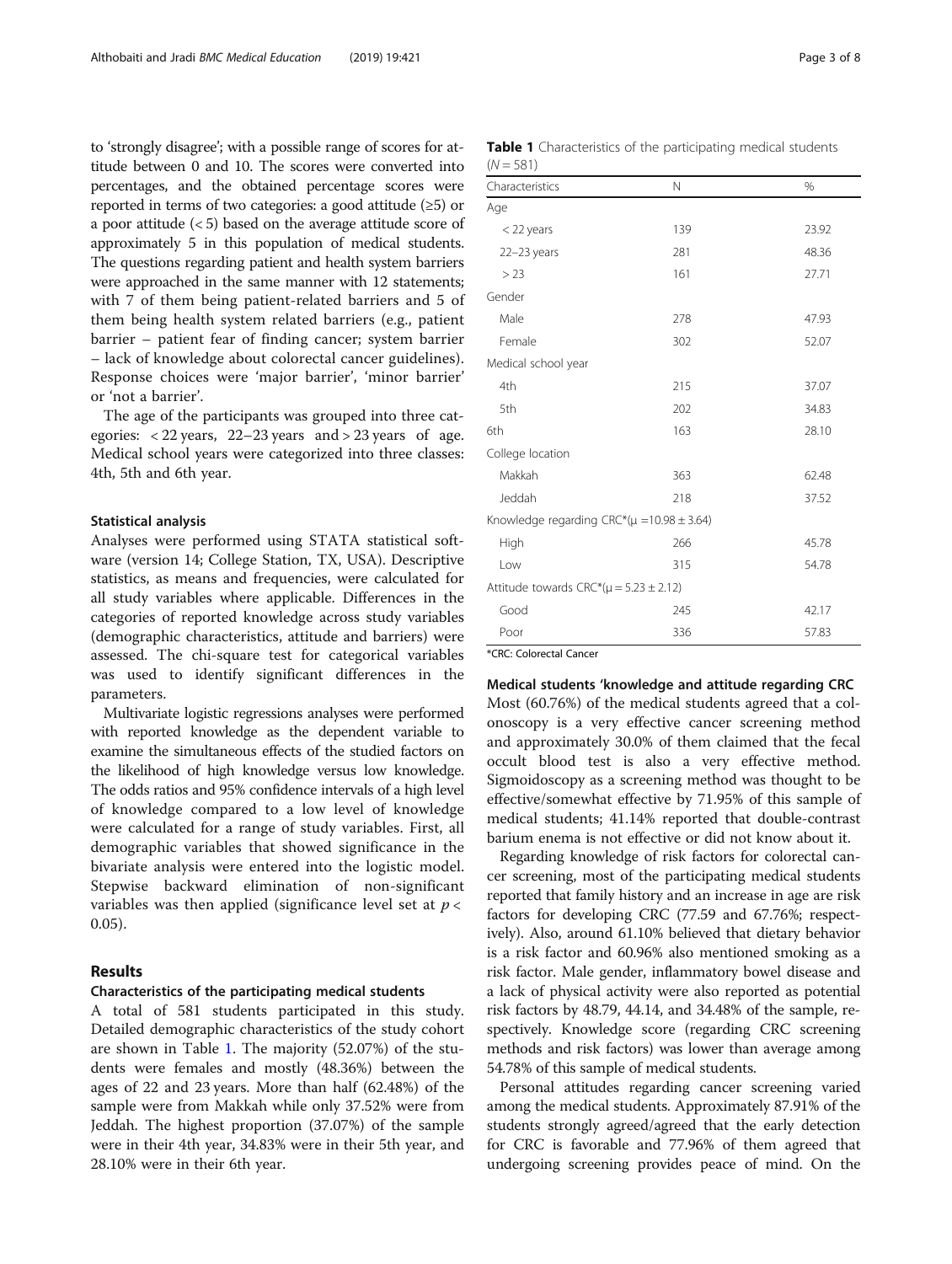other hand, 56.55% of participants reported an agreement that screening is not beneficial. Slightly more than half (52.07%) of this sample agreed that colonoscopy is embarrassing. The majority of the students (77.92%) expressed a positive attitude towards paying for CRC screening themselves if not covered by health insurance. Attitude score regarding screening for CRC was poor among 57.83% of participating medical students (results for this section are presented in Table 2).

# Medical students' reported barriers regarding CRC screening

The medical students reported patient-related barriers and health system-related barriers to CRC screening. Among the reported patient-related major barriers were a fear of finding cancer (56.72%), experiencing embarrassment or anxiety (53.10%), not knowing about the disease in general (52.76%), and being asymptomatic (51.21%).

The reported health system-related major barriers regarding CRC screening were a lack of knowledge about screening guidelines (57.76%), high cost and lack of coverage (56.38%), lack of recommendations in primary healthcare (45.0%), and a shortage of healthcare providers to conduct screening other than the fecal occult blood testing (42.24%). Results for reported barriers are shown in Table [3.](#page-4-0)

# Factors associated with knowledge about colorectal cancer and related screening procedures

Bivariate analysis showed that the level of knowledge related to CRC risk factors and screening among this group of medical students varied significantly by age ( $p < 0.001$ ), medical school year ( $p < 0.001$ ), surveyed college ( $p <$ 0.001) and attitude towards CRC ( $p < 0.001$ ). There were many reported barriers to CRC screening in the participating medical students (Table [4](#page-5-0)), including patient fear of finding cancer ( $p = 0.018$ ), patient embarrassment or anxiety related to screening  $(p < 0.001)$ , not perceiving CRC as a serious health threat ( $p = 0.005$ ), a lack of symptoms for CRC as a reason not to conduct screening  $(p <$ 0.001), a lack of knowledge about the disease in general  $(p < 0.001)$ , patients procrastinating about the procedure  $(p = 0.004)$ , high cost or no availability of screening  $(p = 1.004)$ 0.005), a lack of recommendations for screening in primary care ( $p < 0.001$ ), and a shortage of healthcare providers who can conduct screening  $(p < 0.001)$  or follow-up with invasive endoscopic procedure  $(p < 0.001)$  (Table [4\)](#page-5-0).

Further analysis using univariate and multivariate logistic regression, to ascertain the effect of study variables on the level of knowledge about CRC among this sample of medical students was used. The final multivariate logistic regression, showed that being a student in year  $5$  (OR = 2.97, 95%CI: 1.90–4.65) or year 6 (OR = 3.23, 95%CI: 2.01–5.18), and reporting a good attitude towards CRC and related

| Knowledge variable (µknowledge score = $10.98 \pm 3.64$ ) |             |                                     |                                      |
|-----------------------------------------------------------|-------------|-------------------------------------|--------------------------------------|
| <b>Effectiveness</b><br>of screening                      | Very        | effective effective                 | Somewhat Not effective\don't<br>know |
|                                                           | N (%)       | N (%)                               | N(%)                                 |
| Fecal Occult Blood<br>test                                |             | 174 (29.95) 233 (40.10) 174 (29.95) |                                      |
| Colonoscopy                                               |             | 353 (60.76) 149 (25.65) 79 (13.60)  |                                      |
| Sigmoidoscopy                                             | 211 (36.32) |                                     | 207 (35.63) 163 (28.06)              |
| Double-contrast<br>barium enema                           | 149 (25.65) |                                     | 193 (33.22) 239 (41.14)              |
| Risk factor                                               | Yes         | <b>No</b>                           |                                      |
|                                                           | N (%)       | N(% )                               |                                      |
| Family history                                            |             | 450 (77.59) 130 (22.41) -           |                                      |
| $IBD***$                                                  |             | 256 (44.14) 324 (55.86) –           |                                      |
| Lack of physical<br>activity                              | 200 (34.48) | 380 (65.52) -                       |                                      |
| Increasing age                                            | 393 (67.76) | $187(32.24) -$                      |                                      |
| Smoking                                                   | 352 (60.96) | $228(39.31) -$                      |                                      |
| Dietary intake                                            |             | 355 (61.10) 226 (38.90)             |                                      |
| Male gender                                               |             | 283 (48.79) 297 (51.21) -           |                                      |
| Attitude variable (µattitude<br>$score = 5.23 \pm 2.12$   |             |                                     |                                      |
|                                                           |             |                                     |                                      |

|                                     | Strongly<br>agree | Agree                   | Disagree/strongly<br>disagree |
|-------------------------------------|-------------------|-------------------------|-------------------------------|
|                                     | N(%)              | N(%)                    | N(%)                          |
| Early detection is<br>better        | 366 (63.21)       | 143 (24.70) 70 (12.09)  |                               |
| Colonoscopy<br>is embarrassing      | 148 (25.52)       | 154 (26.55) 278 (47.93) |                               |
| Screening gives<br>peace of mind    | 210 (36.14)       | 243 (41.82)             | 128 (22.03)                   |
| Willingness to<br>pay for screening | 168 (28.92)       | 239 (41.14) 174 (29.95) |                               |
| Screening is not<br>beneficial      | 137 (23.62)       | 191 (32.93) 252 (43.45) |                               |
|                                     |                   |                         |                               |

\*\*CRC, Colorectal Cancer; \*IBD: Inflammatory Bowel Disease

screening procedures ( $OR = 2.74$ ,  $95\% CI:1.86 - 4.03$ ), were independently associated with a higher level of knowledge. In addition, reporting patient-related barriers to screening such as not perceiving CRC screening as a serious health threat (OR = 0.74, 95%CI:0.58–0.94), asymptomatic CRC (OR = 0.71, 95%CI:0.55–0.91) and patient lack of knowledge about CRC (OR =  $0.53$ ,  $95\%$ CI:0.40–0.71) were all independently associated with a lower level of knowledge among medical students. The shortage of trained providers to conduct follow-up with invasive endoscopic procedures  $(OR = 0.58,$ 95%CI: 0.44–0.78) as a healthcare system-related barrier was also significantly associated with a lower level of knowledge about CRC risk factors and screening procedures (Tables [5](#page-5-0) and [6](#page-6-0)).

| <b>Table 2</b> Medical student-reported knowledge regarding the            |  |
|----------------------------------------------------------------------------|--|
| effectiveness of screening methods and risk factors for CRC* ( $N = 581$ ) |  |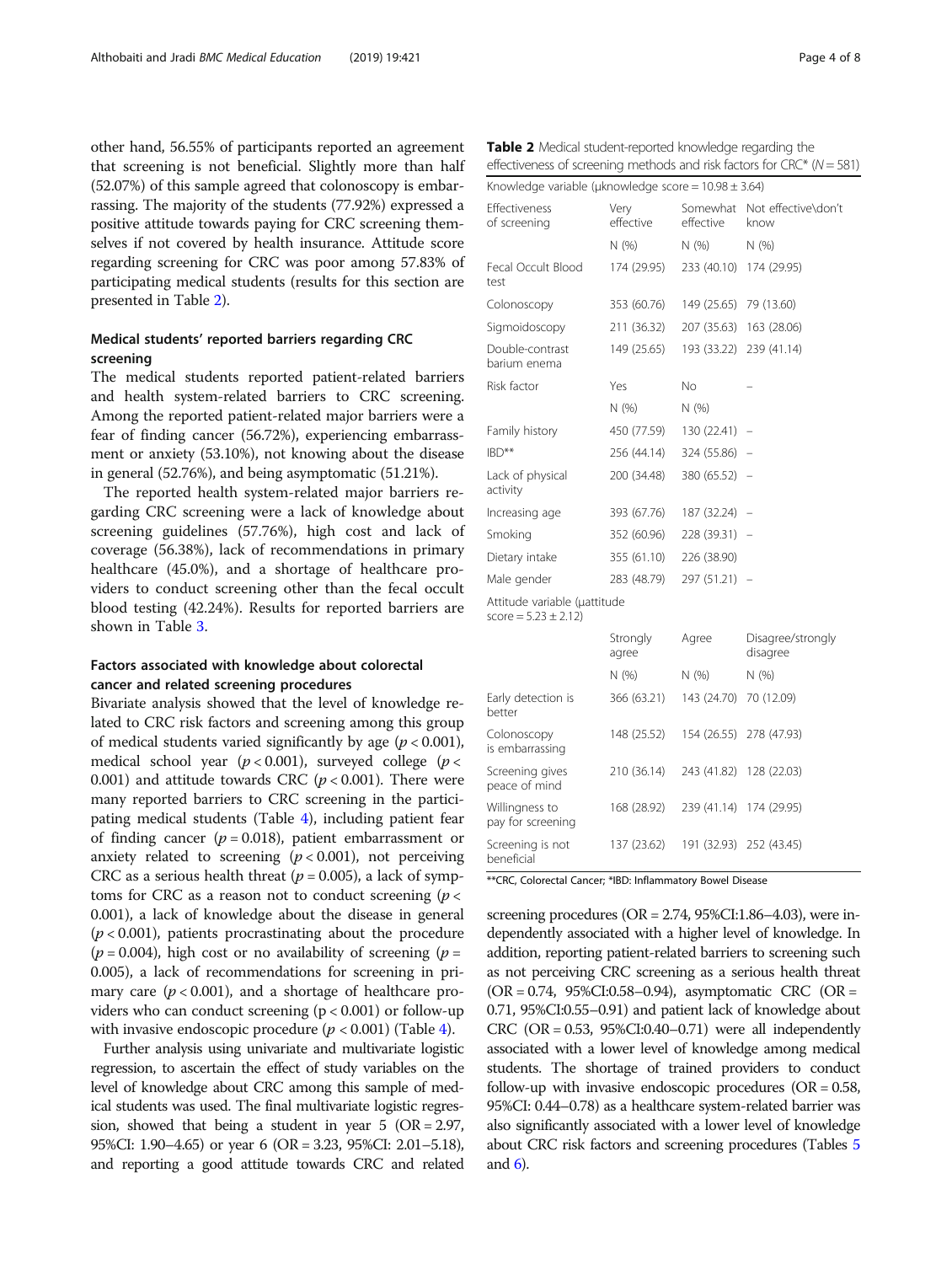<span id="page-4-0"></span>

|             | Table 3 Medical student-reported barriers related to patients and healthcare systems, with regards to CRC risk factors and screening |  |  |  |  |  |  |  |
|-------------|--------------------------------------------------------------------------------------------------------------------------------------|--|--|--|--|--|--|--|
| $(N = 581)$ |                                                                                                                                      |  |  |  |  |  |  |  |

| Barrier statement                                                                           | Major Barrier<br>N(%) | Minor Barrier<br>N(% | Not a Barrier<br>N(% |
|---------------------------------------------------------------------------------------------|-----------------------|----------------------|----------------------|
| Patient-related                                                                             |                       |                      |                      |
| Fear of finding cancer                                                                      | 329 (56.72)           | 186 (32.07)          | 65 (11.21)           |
| Belief that screening is not effective                                                      | 230 (39.66)           | 244 (42.07)          | 106 (18.28)          |
| Embarrassment /anxiety                                                                      | 308 (53.10)           | 194 (33.45)          | 78 (13.45)           |
| Colorectal cancer not a serious health threat                                               | 225 (38.79)           | 224 (38.62)          | 131 (22.58)          |
| No symptoms of a health problem                                                             | 297 (51.21)           | 176 (30.34)          | 107 (18.45)          |
| lack of knowledge about colorectal cancer                                                   | 306 (52.76)           | 209 (36.03)          | 65 (11.20)           |
| Procrastination of the procedure                                                            | 265 (45.69)           | 240 (41.38)          | 75 (12.93)           |
| Healthcare system-related                                                                   |                       |                      |                      |
| High cost and lack of coverage                                                              | 327 (56.38)           | 184 (31.72)          | 69 (11.90)           |
| No available recommendations in Primary Healthcare                                          | 261 (45.00)           | 224 (38.62)          | 95 (16.38)           |
| Shortage of trained providers to conduct screening<br>other than fecal occult blood testing | 245 (42.24)           | 240 (41.38)          | 95 (16.38)           |
| Shortage of trained providers to conduct follow-up<br>with invasive endoscopic procedures   | 239 (41.21)           | 268 (46.21)          | 73 (12.59)           |
| Lack of knowledge about colorectal cancer guidelines                                        | 335 (57.76)           | 163 (28.10)          | 82 (14.14)           |

# Discussion

Knowledge regarding colorectal cancer risk factors, screening modalities and attitude towards screening were low among more than half of the surveyed medical students from the two medical schools in Saudi. An advanced number of years in medical school education, and a good attitude towards colorectal cancer screening, were shown to be independent predictors of a higher level of knowledge. Also, a lack of awareness about colorectal cancer and screening modalities among patients, and a shortage of specialized healthcare providers, were reported barriers that were independently associated with a low level of knowledge among this sample of students. The perceived competence among medical students regarding colorectal cancer screening knowledge and practices has been discussed in several countries [\[16](#page-7-0)–[19\]](#page-7-0), but to the best of our knowledge, not in Saudi Arabia. Previous literature has shown that knowledge about colorectal cancer screening among medical students is inadequate [[19](#page-7-0)]; as evident in the present study. It is common knowledge that awareness about a disease and its prevention is a positive approach towards disease control and prevention. Despite CRC screening leading to a reduction in mortality, colorectal cancer is the third most common malignancy in the world [[20](#page-7-0)]. Educational barriers and behavioral patterns have been acknowledged as major reasons for the low prevalence of screening [\[21\]](#page-7-0). It has also been established that knowledge plays an important role in deciding preventive behaviors in any population. To improve colorectal cancer screening rates, trainee physicians must be educated about the relevant tests and their appropriate application. Medical students, as future physicians, should have adequate knowledge about screening practices and guidelines for colorectal cancer in order to develop skills and adopt appropriate guidelines early in their careers; this will help to contain the disease and minimize its burden. The grade of knowledge and competency regarding CRC among medical students, who represent our future physicians, produces necessary implications for their patients [\[15\]](#page-7-0). A better understanding of how a medical student's knowledge and attitudes towards colorectal cancer screening relates to clinical performance would guide educators in developing effective curricula. It has been documented in the literature that CRC prevention strategies involve the enhancement of existing medical education, beginning at the level of the academic degree [\[14](#page-7-0)] and that collecting information about knowledge deficit from medical students could help teachers to improve teaching strategies and prepare a more productive curriculum to improve student learning outcomes [[15](#page-7-0)]. Knowledge related to CRC screening methods increased progressively through successive academic years among medical students from both schools involved in our present study; similar findings have been documented previously [[16](#page-7-0)].

Most of our students considered colonoscopy as the most effective cancer screening method, followed by flexible sigmoidoscopy. Only one-third of our students thought that the FOBT was very effective; this is consistent with a study conducted on physicians in Riyadh [[13](#page-7-0)]. Actually, colonoscopy is now the most frequently (95%) recommended test by primary healthcare physicians to asymptomatic, averagerisk individuals, followed by FOBT (80%) [\[22](#page-7-0), [23](#page-7-0)]. Most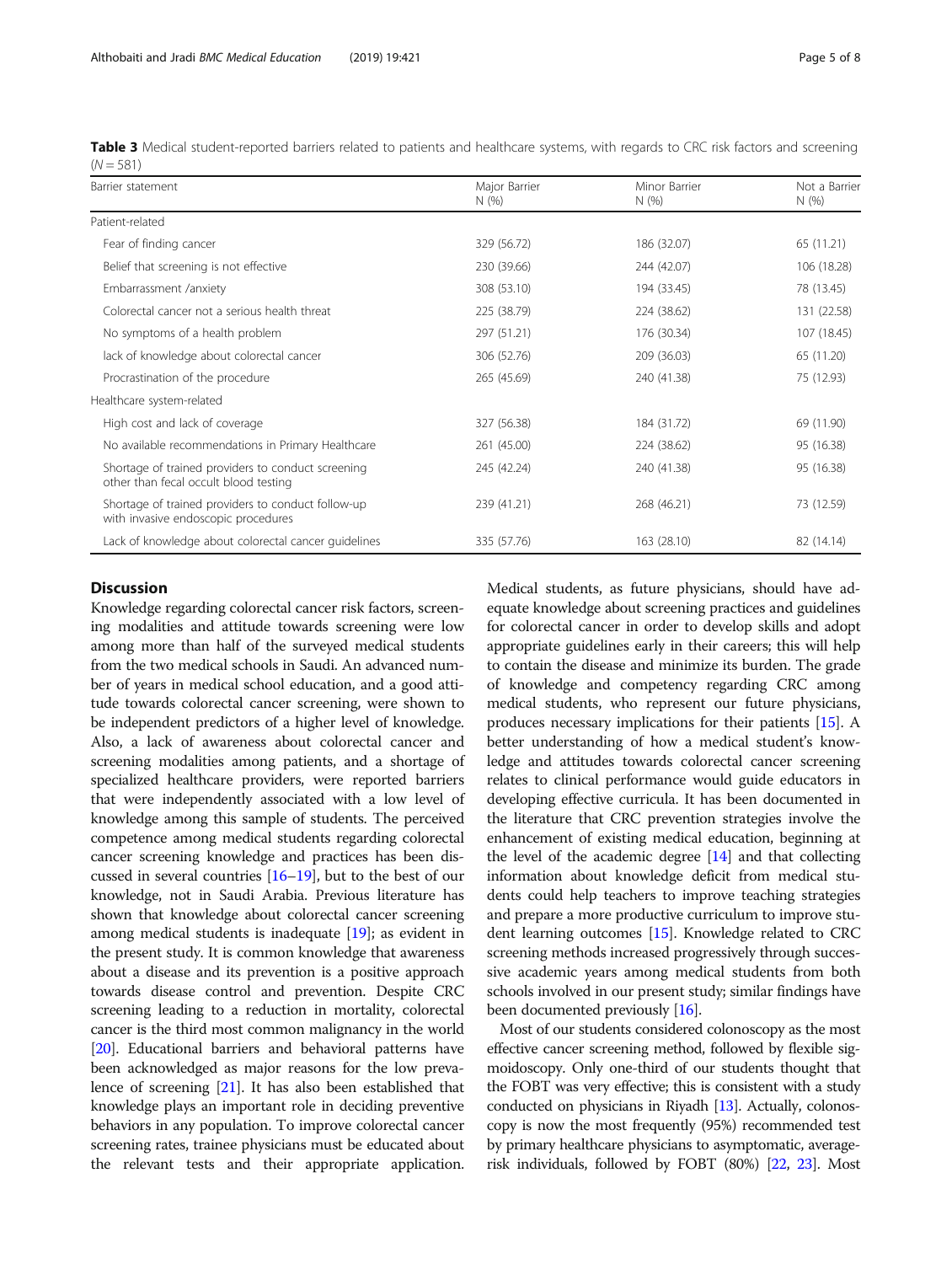| Knowledge                                                                                    |              |              |            | Variable                                                                                     | <b>OR</b> | 95% CI          | P-Value |
|----------------------------------------------------------------------------------------------|--------------|--------------|------------|----------------------------------------------------------------------------------------------|-----------|-----------------|---------|
|                                                                                              | Low          | High         | $P$ -value | Participant characteristics                                                                  |           |                 |         |
|                                                                                              | N(% )<br>315 | N (%)<br>266 |            | Age                                                                                          |           |                 |         |
| Age                                                                                          |              |              | < 0.001    | $< 22$ (Ref)*                                                                                | 1.00      |                 |         |
| < 22                                                                                         | 88 (27.93)   | 51 (19.17)   |            | $22 - 23$                                                                                    | 2.21      | $1.45 - 3.36$   | < 0.001 |
| $22 - 23$                                                                                    | 123 (39.04)  | 158 (59.39)  |            | > 23                                                                                         | 0.94      | $0.59 - 1.52$   | 0.871   |
| > 23                                                                                         | 104 (33.01)  | 57 (21.42)   |            | Medical school year                                                                          |           |                 |         |
| Gender                                                                                       |              |              | 0.403      | 4th (Ref)*                                                                                   | 1.00      |                 |         |
| Male                                                                                         | 156 (49.52)  | 122 (45.86)  |            | 5th                                                                                          | 2.29      | $1.54 - 3.40$   | < 0.001 |
| Female                                                                                       | 159 (50.47)  | 143 (54.13)  |            | 6th                                                                                          | 2.67      | $1.75 - 4.07$   | < 0.001 |
| Medical school year                                                                          |              |              | < 0.001    | Gender                                                                                       |           |                 |         |
| 4th                                                                                          | 146 (46.34)  | 69 (25.93)   |            | Male (Ref)*                                                                                  | 1.00      |                 |         |
| 5th                                                                                          | 97 (30.79)   | 105 (39.47)  |            | Female                                                                                       | 1.15      | $0.82 - 1.59$   | 0.403   |
| 6th                                                                                          | 72 (22.85)   | 91 (34.21)   |            | College                                                                                      |           |                 |         |
| College                                                                                      |              |              | < 0.001    | College1 (Ref)*                                                                              | 1.00      |                 |         |
| College1 (Makkah)                                                                            | 221 (70.15)  | 142 (53.38)  |            | College2                                                                                     | 2.05      | $1.45 - 2.88$   | < 0.001 |
| College2 (Jeddah)                                                                            | 94 (29.84)   | 124 (46.61)  |            | Attitude towards CRC **                                                                      |           |                 |         |
| Attitude towards CRC                                                                         |              |              | < 0.001    | Poor (Ref) *                                                                                 | 1.00      |                 | < 0.001 |
| Good                                                                                         | 94 (29.84)   | 151 (56.76)  |            | Good                                                                                         | 3.087     | $2.19 - 4.35$   |         |
| Poor                                                                                         | 221 (70.15)  | 115 (43.23)  |            | Reported Barriers (Ref: barrier<br>non-existent)                                             |           |                 |         |
| Reported barriers                                                                            |              |              |            | Patient fear of finding cancer                                                               | 0.70      | $0.55 - 0.898$  | 0.005   |
| Fear of finding cancer                                                                       | 163 (51.74)  | 166 (62.40)  | 0.018      | Patient believes screening                                                                   | 0.90      | $0.717 - 1.122$ | 0.34    |
| Belief that screening is not<br>effective                                                    | 114 (36.19)  | 116 (43.60)  | 0.069      | is not effective<br>Patient embarrassment/anxiety                                            | 0.49      | $0.382 - 0.630$ | 0.001   |
| Embarrassment or anxiety<br>about screening tests                                            | 141 (44.76)  | 167 (62.78)  | < 0.001    | of screening                                                                                 |           |                 |         |
| Do not perceive CRC as<br>a serious health threat                                            | 102 (32.38)  | 123 (46.24)  | 0.005      | Patient does not perceive CRC**<br>as a serious health threat                                | 0.73      | 0.588-0.906     | 0.004   |
| Do not show any symptoms<br>of a health problem                                              | 144 (45.71)  | 153 (57.51)  | < 0.001    | Patient has no symptoms<br>of a health problem                                               | 0.58      | $0.471 - 0.737$ | < 0.001 |
| Lack of knowledge about CRC                                                                  | 128 (40.63)  | 178 (66.91)  | < 0.001    | Patient lack of knowledge<br>about colorectal cancer                                         | 0.44      | 0.339-0.576     | < 0.001 |
| Procrastinating the procedure                                                                | 140 (44.44)  | 125 (46.99)  | 0.004      | Patient procrastinates the                                                                   | 0.78      | 0.619-0.991     | 0.047   |
| Screening costs too much or                                                                  | 171 (54.28)  | 156 (58.64)  | 0.005      | procedure                                                                                    |           |                 |         |
| insurance doesn't cover<br>No recommendations for                                            | 113 (35.87)  | 148 (55.63)  | < 0.001    | Screening costs too much<br>or insurance doesn't cover                                       | 0.75      | 0.596-0.961     | 0.023   |
| screening in primary care<br>Shortage of trained providers                                   | 113 (35.87)  | 132 (49.62)  | < 0.001    | Lack of recommendations for<br>screening in primary care                                     | 0.60      | 0.480-0.765     | < 0.001 |
| to conduct screening other<br>than fecal occult blood testing                                |              |              |            | Shortage of trained providers to<br>conduct screening other than FOBT***                     | 0.61      | $0.485 - 0777$  | < 0.001 |
| Shortage of trained providers to<br>conduct follow-up with invasive<br>endoscopic procedures | 99 (31.42)   | 140 (52.63)  | < 0.001    | Shortage of trained providers to<br>conduct follow-up with invasive<br>endoscopic procedures | 0.47      | $0.367 - 0.618$ | < 0.001 |
| Lack of knowledge about CRC<br>quidelines                                                    | 176 (55.87)  | 159 (59.77)  | 0.501      | Lack of knowledge about colorectal<br>cancer guidelines                                      | 0.90      | $0.721 - 1.12$  | 0.371   |

<span id="page-5-0"></span>

| <b>Table 4</b> Factors associated with the level of knowledge |
|---------------------------------------------------------------|
| regarding CRC risk factors and screening among participating  |
| medical students $(N = 581)$                                  |

| Participant characteristics                                                                  |       |                 |         |
|----------------------------------------------------------------------------------------------|-------|-----------------|---------|
| Age                                                                                          |       |                 |         |
| < 22 (Ref)*                                                                                  | 1.00  |                 |         |
| $22 - 23$                                                                                    | 2.21  | $1.45 - 3.36$   | < 0.001 |
| > 23                                                                                         | 0.94  | $0.59 - 1.52$   | 0.871   |
| Medical school year                                                                          |       |                 |         |
| 4th (Ref)*                                                                                   | 1.00  |                 |         |
| 5th                                                                                          | 2.29  | $1.54 - 3.40$   | < 0.001 |
| 6th                                                                                          | 2.67  | $1.75 - 4.07$   | < 0.001 |
| Gender                                                                                       |       |                 |         |
| Male (Ref)*                                                                                  | 1.00  |                 |         |
| Female                                                                                       | 1.15  | $0.82 - 1.59$   | 0.403   |
| College                                                                                      |       |                 |         |
| College1 (Ref)*                                                                              | 1.00  |                 |         |
| College2                                                                                     | 2.05  | $1.45 - 2.88$   | < 0.001 |
| Attitude towards CRC **                                                                      |       |                 |         |
| Poor (Ref) *                                                                                 | 1.00  |                 | < 0.001 |
| Good                                                                                         | 3.087 | $2.19 - 4.35$   |         |
| Reported Barriers (Ref: barrier<br>non-existent)                                             |       |                 |         |
| Patient fear of finding cancer                                                               | 0.70  | $0.55 - 0.898$  | 0.005   |
| Patient believes screening<br>is not effective                                               | 0.90  | $0.717 - 1.122$ | 0.34    |
| Patient embarrassment/anxiety<br>of screening                                                | 0.49  | 0.382-0.630     | 0.001   |
| Patient does not perceive CRC**<br>as a serious health threat                                | 0.73  | 0.588-0.906     | 0.004   |
| Patient has no symptoms<br>of a health problem                                               | 0.58  | 0.471-0.737     | < 0.001 |
| Patient lack of knowledge<br>about colorectal cancer                                         | 0.44  | 0.339-0.576     | < 0.001 |
| Patient procrastinates the<br>procedure                                                      | 0.78  | 0.619-0.991     | 0.047   |
| Screening costs too much<br>or insurance doesn't cover                                       | 0.75  | 0.596-0.961     | 0.023   |
| Lack of recommendations for<br>screening in primary care                                     | 0.60  | 0.480-0.765     | < 0.001 |
| Shortage of trained providers to<br>conduct screening other than FOBT***                     | 0.61  | 0.485-.0777     | < 0.001 |
| Shortage of trained providers to<br>conduct follow-up with invasive<br>endoscopic procedures | 0.47  | 0.367-0.618     | < 0.001 |
| Lack of knowledge about colorectal<br>cancer guidelines                                      | 0.90  | 0.721-1.12      | 0.371   |

\*Ref Reference category, \*\*CRC Colorectal Cancer, FOBT Fecal Occult Blood Test

Table 5 Results of univariate (unadjusted) analysis for factors associated with a high level of knowledge regrading CRC risk factors and screening among medical students ( $N = 581$ )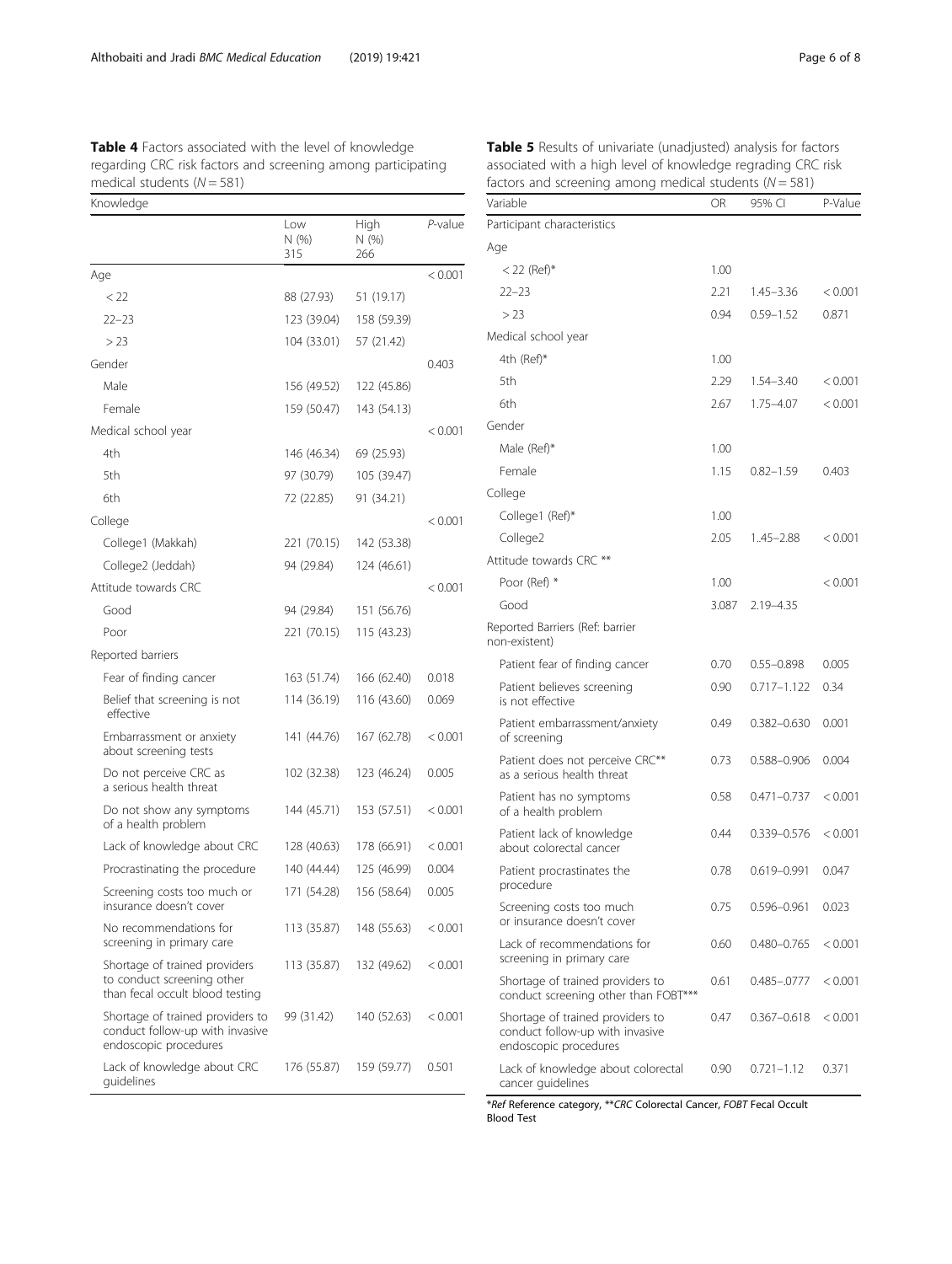<span id="page-6-0"></span>

| <b>Table 6</b> Results of multivariate analysis for factors significantly |
|---------------------------------------------------------------------------|
| associated with a high level of knowledge regarding CRC risk              |
| factors and screening among medical students ( $N = 581$ )                |

| Variable                                                                                     | OR   | 95% CI        | P-Value |
|----------------------------------------------------------------------------------------------|------|---------------|---------|
| Education year                                                                               |      |               |         |
| 4th (Ref)*                                                                                   | 1.00 |               |         |
| 5th                                                                                          | 2.97 | 1.90-4.65     | < 0.001 |
| 6th                                                                                          | 3.23 | $2.01 - 5.18$ | < 0.001 |
| Attitude towards CRC <sup>**</sup>                                                           |      |               |         |
| Poor (Ref)                                                                                   | 1.00 |               | < 0.001 |
| Good                                                                                         | 2.74 | 1.86-4.03     |         |
| Reported barriers                                                                            |      |               |         |
| Patient does not perceive CRC**<br>as a serious health threat                                | 0.74 | $0.58 - 0.94$ | 0.016   |
| Patient does not show any<br>symptoms of a health problem                                    | 0.71 | $0.55 - 0.91$ | 0.008   |
| Patient lack of knowledge<br>about CRC**                                                     | 0.53 | $0.40 - 0.71$ | < 0.001 |
| Shortage of trained providers to<br>conduct follow-up with invasive<br>endoscopic procedures | 0.58 | $0.44 - 0.78$ | < 0.001 |

\*Ref Reference category, \*\*CRC Colorectal Cancer

primary healthcare physicians do not recommend the full list of test options prescribed in the national guidelines [[22](#page-7-0)].

In contrast to the findings of a previous study [[17](#page-7-0)], the majority of our students reported correctly that age is a risk factor in developing colorectal cancer; previously published data found that the incidence rate is more than 50 times higher in persons aged 60 to 79 years compared to those younger than 40 years [[2\]](#page-7-0). In addition, in the present study, approximately three quarters of students knew that CRC family history was a risk factor for CRC and less than half answered correctly that inflammatory bowel disease was associated with CRC. Furthermore, the high proportion of medical students who reported that diet is a risk factor were definitely aware that CRC is a preventable disease via the modification of associated risk factors such as an excessive intake of meat  $[24]$ . However, a high proportion of the students underestimated the fact that physical inactivity can be linked to colorectal cancer; epidemiological evidence consistently shows that physical activity reduces the risk of colon cancer [\[11,](#page-7-0) [12,](#page-7-0) [24](#page-7-0), [25\]](#page-7-0).

One of the interesting results observed in the current study is that students reported the barrier that a majority of patients are either too embarrassed and/or are afraid of being diagnosed with colon cancer. Also, other reported barriers, such as a lack of patient awareness about CRC and related screening methods, and a shortage of trained healthcare providers, were associated with the level of knowledge among medical students. A lack of awareness and inadequate knowledge and information about CRC, and not perceiving colorectal cancer as a serious health problem, were previously reported in the literature as barriers to screening [\[26\]](#page-7-0). In view of this, it could be helpful to identify what attitudes, beliefs, and perceived barriers the students have in order to develop an effective curriculum and training strategy that would assist the students and the population at large in increasing their knowledge about CRC and CRC screening. Regardless, of their knowledge or attitudes, patients might not be able to get recommended screening tests or act upon results if there was a lack of essential resources. In our survey, more than half of the students reported that common barriers to CRC screening were the high cost of tests and inadequate health insurance coverage.

A physician's knowledge regarding CRC screening has been reported as being acceptable in previously studies conducted in Saudi Arabia; especially among board-certified physicians [\[13\]](#page-7-0). This type of information highlights the physician's role in educating other physicians and students in the importance of the screening. Despite the reported effectiveness of the CRC screening in reducing mortality [\[14](#page-7-0)], published findings on CRC practices in Saudi Arabia confirm that practice is currently inadequate [\[10](#page-7-0), [13](#page-7-0)]. Despite an increase in the incidence of CRC in the country, the Ministry of Health (MOH) does not highlight the role of education at all levels with regards to CRC as compared to other cancers such as breast and lung cancer; currently there is no national screening program for CRC. Therefore, and as suggested by other publications [\[7,](#page-7-0) [13](#page-7-0), [15\]](#page-7-0), it is fundamental that we motivate the role of health promotion and enrich the level of awareness of CRC in the Saudi population and include CRC education and screening modalities in the curriculum of medical schools as early as possible. Installing the importance of preventive behavior and screening early in the medical career is highly beneficial in terms of disease prevention in any country.

A limitation of this study is that it was carried out in two medical schools in two cities of Saudi Arabia and does not necessarily represent all medical schools in the area or the country. A more important limitation is that we did not collect any information about the actual content of the medical curriculum and whether the students have been exposed to educational material and training regarding CRC, in either the classroom or the clinical setting; these factors could clearly influence their level of proficiency. We cannot exclude the fact that limited knowledge about CRC among students was due to the fact that some of them were in their fourth year of medical school and had experienced limited exposure to clinical training. One additional limitation is that the results of this study are based on crosssectional data so causal inferences cannot be established.

# **Conclusions**

The Saudi medical students surveyed in this study reported limited knowledge about CRC screening methodology and many exhibited a poor attitude towards CRC screening.